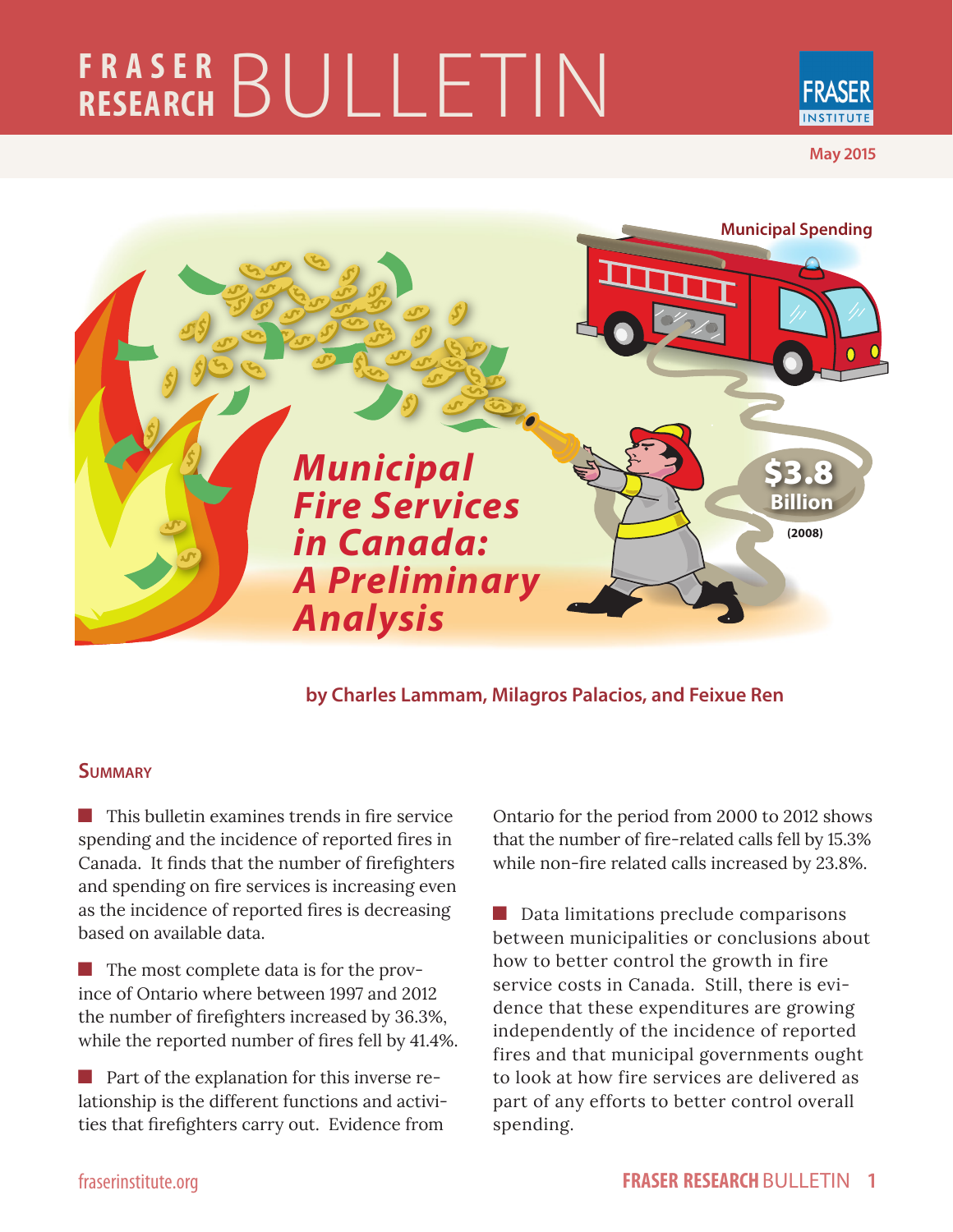### **Introduction**

Municipalities across the country are facing budgetary pressures. The situation is well-documented. As an example, a recent study published by the Fraser Institute found that municipalities in British Columbia's Metro Vancouver area increased spending by 74.2% over the 10-year period between 2002 and 2012 (Lammam and MacIntyre, 2014). The rapid pace of the spending increase has far exceeded population growth and inflation.

This type of spending growth is not unique to British Columbia. We are witnessing concerns about municipal expenditure growth across the country.

Part of the trend has been driven by increasing expenditures on emergency services such as police and fire services.<sup>1</sup> Indeed, the president of the Association of Municipalities of Ontario recently called the growth in emergency services spending "unsustainable" (Brennan, 2014, Aug. 18).

Other research published by the Fraser Institute (see Di Matteo, 2014) has studied the rise in police expenditures. The research has attempted to better understand which Canadian municipalities spend more efficiently in this area and what steps could be taken to learn from best practices to get policing spending under more control.

This study seeks to expand on this past research to understand how the number of firefighters and fire services expenditures are growing and placing pressure on munici-

pal budgeting. We show that the number of firefighters and spending on fire services is increasing even as the incidence of reported fires is decreasing. This inverse relationship suggests that fire services expenditures should be closely examined as part of any effort to better control overall municipal spending. We also discuss and suggest improvements in the way that data on the incidence of fires and fire services spending is collected.

This call for improvements comes about because there are a number of data limitations. Historical data on the number of firefighters and average hourly wages only covers a 16-year period from 1997 to 2012. There currently exists no aggregate data on fire services spending after 2008. There is also no single database with municipal-level data on fire services expenditures. In addition, there are limitations with respect to data on the number of fires in Canada (nationally and provincially) after 2002. The upshot is that none of these datasets cover the same time period. It is also important to note that, as will be discussed later in the paper, in addition to responding to fire calls, firefighters carry out a number of different other tasks. Still, there is value in using what data are available to begin to understand changes in staffing levels, expenditures, the number of fires, and how firefighting services are contributing to rising municipal costs in Canada.

There are four parts to this study. The first examines the growth in the number of firefighters in Canada over 16 years. The second evaluates spending on fire services between 1988 and 2008. The third compares the rise in the number of firefighters and the growth in fire services spending to the number of fires over a multi-year period. To this end, readily available data in Ontario provide an illustrative sense of the direction of growth in fire services

 $1$  Lammam and MacIntyre's (2014) examination of government spending in the 21 municipalities comprising Metro Vancouver finds that protective services (including firefighters) represents the largest share of municipal spending totaling over 30% in 2012.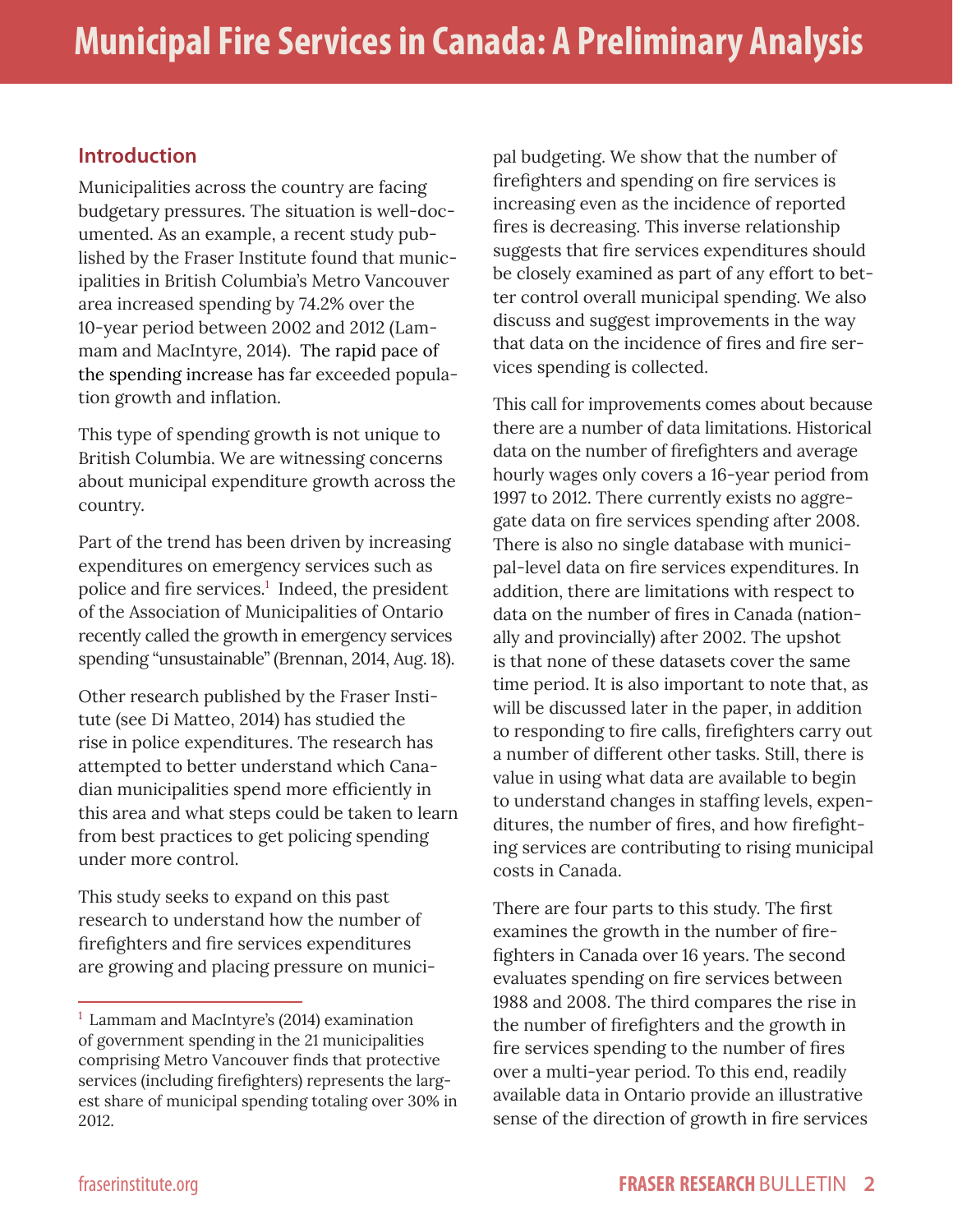relative to the incidence of reported fires. The final section presents the available data on the aggregate wage growth of firefighters in Canada.

This paper ultimately provides no policy recommendations. It is a preliminary study that examines trends in firefighter resources and fire service expenditures and the incidence of reported fires. It does not assess the efficiency of fire services or reach conclusions about whether the evolving nature of fire services activities and functions ought to be changed.

As mentioned, this is largely because data limitations make it difficult to derive conclusions about how to control the growth in fire service costs in Canada. Still, there is sufficient empirical evidence to show that these expenditures are growing independently of the incidence of reported fires and that municipalities ought to look at how fire services are delivered as part of any efforts to control overall spending in the medium- and long-term. The research also highlights the need to improve national data quality. Otherwise citizens will not be able to hold their public officials to account with respect to municipal expenditures in general and the efficiency of fire services spending in particular.

### **The number of firefighters**

Overall, the number of firefighters<sup>2</sup> in Canada has increased considerably over a 16-year period. According to the *Labour Force Survey*, the number of firefighters in Canada rose by

25.1%, from 25,900 to 32,400, from 1997 to 2012 (Statistics Canada, 2014a).3

At the provincial level, Alberta has experienced the greatest increase in the number of firefighters over this period, from 2,700 to 4,300, or 59.3%. This is followed by British Columbia (a 43.8% increase), Manitoba (36.4%), Ontario (36.3%), and to a lesser extent, Saskatchewan (14.3%). Quebec and the Atlantic region, by contrast, reported an overall decrease in the number of firefighters over the past 16 years.

Around the country, as of 2012, the majority of firefighters work in Ontario (42.9%), followed by Quebec (16.4%), and British Columbia (14.2%). Census data enable us to evaluate the distribution of firefighters by sector. In 2011, the vast majority of firefighters (92.8%) worked in public administration, mainly in local governments (85.7%).<sup>4</sup> They were also employed in the transportation sector (1.2%), and waste management and remediation services  $(1.3\%)^5$ 

 $4$  About 6.2% of the total number of firefighters works in the federal (2.6%) and the provincial government (3.5%) (Statistics Canada, 2013a).

 $2$  All the statistics presented in this document are for career firefighters, which include full-time and/ or part-time uniformed firefighters regardless of assignments, who might work in the public or private sector. Volunteer firefighters are not included. We use "firefighters" throughout the rest of the paper to mean "career firefighters."

<sup>&</sup>lt;sup>3</sup> Data on the number of firefighters is provided by Statistics Canada's Labour Force Survey (LFS). To maintain confidentiality, the number of firefighters in a given year corresponds to a two-year moving average. For simplicity, throughout this publication we refer to the number of firefighters in a particular year (i.e. 1997), but in actuality the number is a twoyear moving average of that year and the next one (i.e. 1997 and 1998). The firefighters data include firefighters working in both the public and private sectors.

<sup>&</sup>lt;sup>5</sup> This industry comprises establishments primarily engaged in waste collection, treatment and disposal services (land fill sites, incinerators, or other treatment or disposal facilities for non-hazardous and hazardous waste); environmental remediation services (clean-up of contaminated buildings, mine sites, soil or ground water, hazardous material removal, etc.); and septic tank pumping services.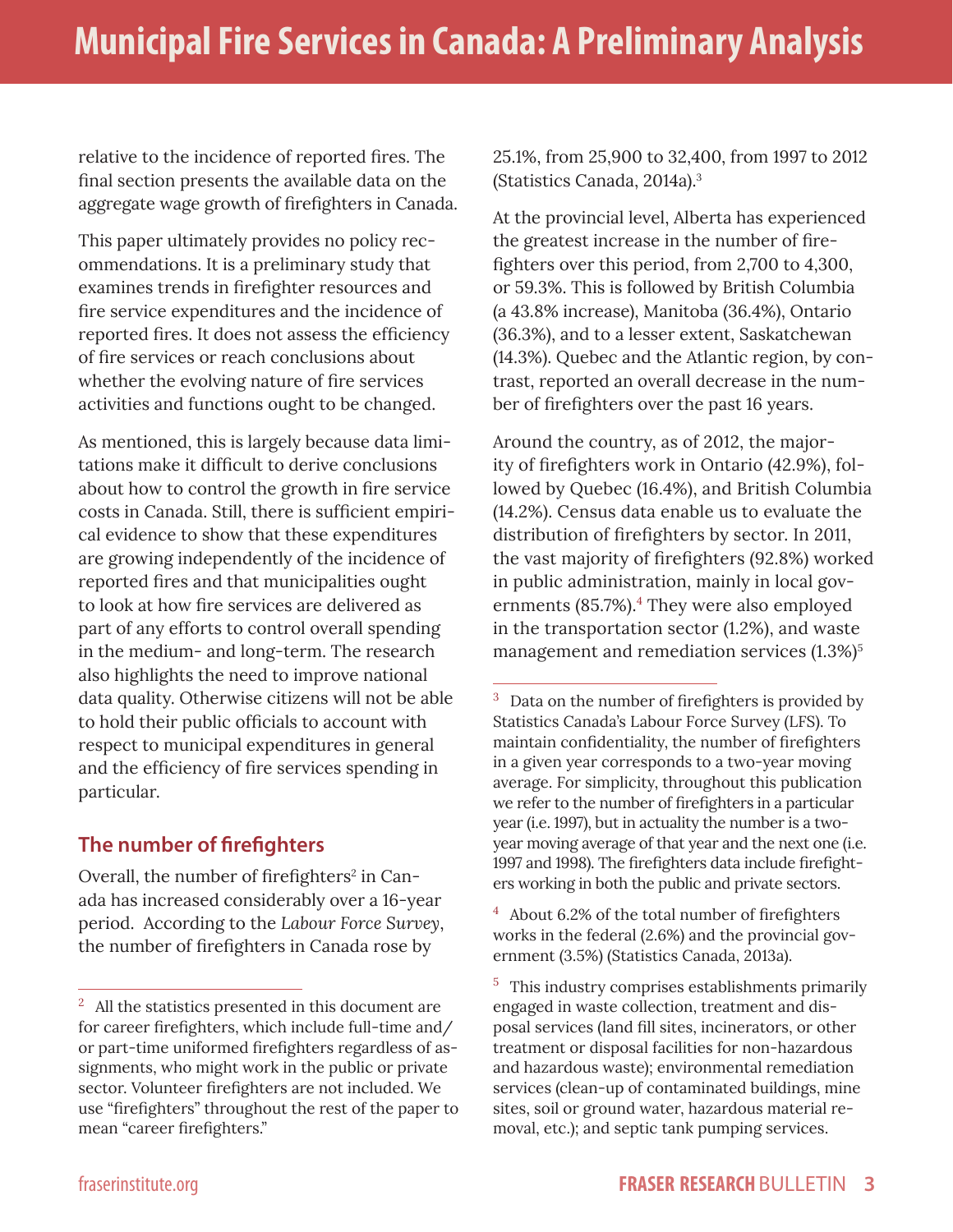# **Municipal Fire Services in Canada: A Preliminary Analysis**

## **Figure 1: Canada—Comparative Growth in Population and Number of Firefighters as an Index, 1997 to 2012 (1997 = 100)**



Sources: Statistics Canada, 2013b and 2014a; calculations by authors.

(Statistics Canada, 2013a). That most firefighters in Canada are employed by local governments is consistent with concerns about the extent to which fire services spending is placing pressure on municipal budgets.

Figure 1 illustrates the growth in the number of firefighters in Canada compared with the growth in population between 1997 and 2012. The information in figure 1 is presented in the form of an index in order to capture comparative changes in each variable. By giving each variable an index value of 100 in the starting year (1997), subsequent changes in relation to the initial year's value become more evident. Figure 1 shows that while the number of firefighters increased by 25.1% between 1997 and 2012, the population expanded by just 16.2% over the same period.

These data show that the number of firefighters has grown over the past 16 years in the aggregate faster than normal benchmarks, such as population growth, that are typically used to assess public staffing and expenditures.

#### **Firefighting spending**

Data on fire services spending is also limited. Statistics Canada's Financial Management System (FMS) is the only source that provides information on firefighting spending by local governments. This data has since been discontinued and it is only available from 1988 to 2008.<sup>6</sup>

<sup>6</sup> Statistics Canada terminated FMS series in 2010 and replaced it with the Government Finance Statistics (GFS) series. The breakdown provided by the new system is not similar to the FMS and unfortunately, spending in protective services such as policing, firefighting, etc., is not included.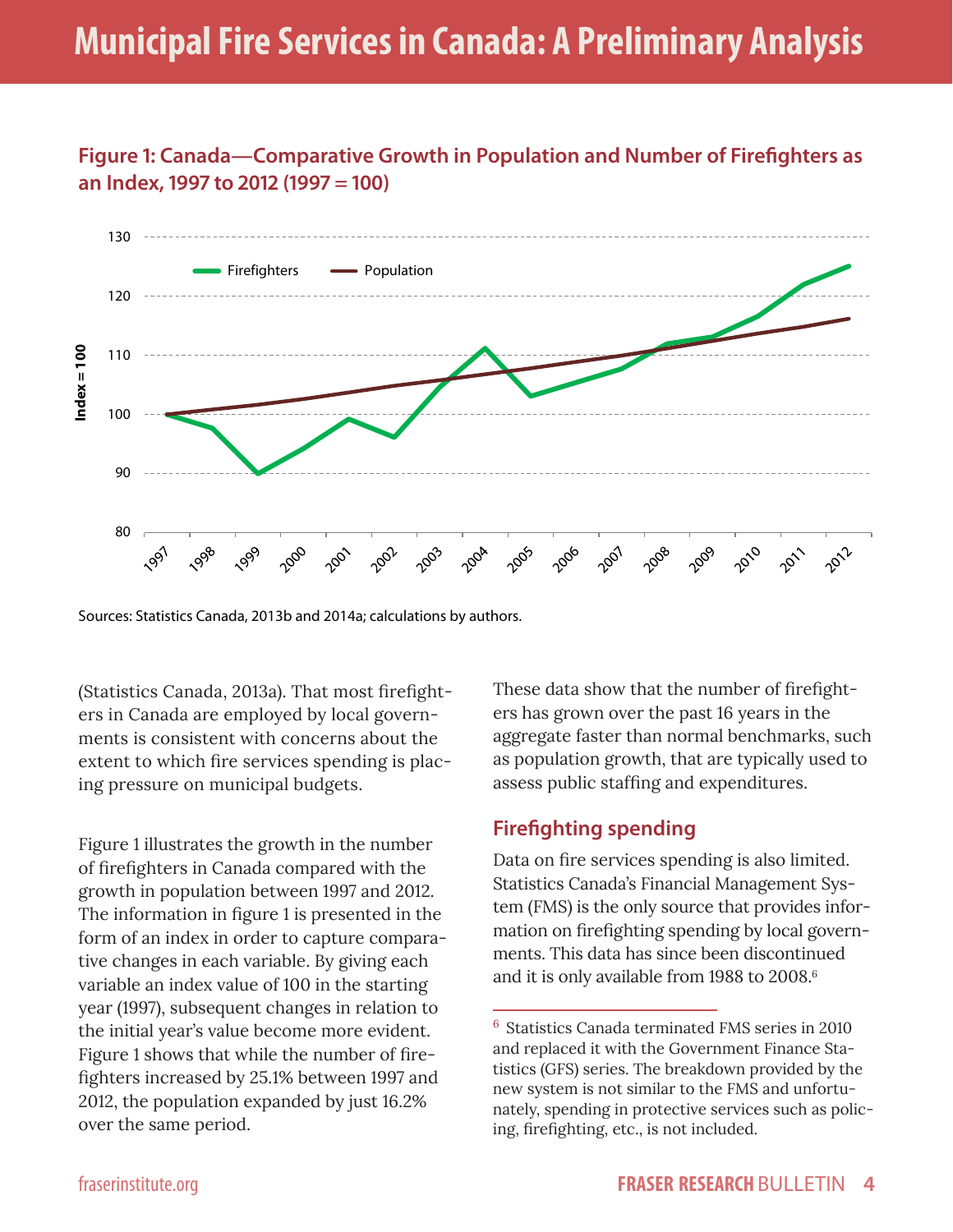



Sources: Statistics Canada, 2009; calculations by authors.

Figure 2 shows expenditures on firefighting services as a percentage of local government expenditures from 1988 to 2008. The proportional cost increased from 2.8% in 1988 to 3.1% in 2008. Although data after 2008 are not available, up until that time, the trend of firefighting spending relative to total spending was clearly increasing. The consequence is that, over this period, fire services spending was consuming an ever-greater share of municipal spending in Canada.

We have created an index to enable a comparison of firefighting and two other areas of municipal spending: education (school boards) and transportation and communication (which includes expenditures on public transit, spending on roads, water transport, etc.) in Canada beginning in 1988 (see figure 3). In order to reflect the fact that local government spending on education, and transportation and communication are greater than firefighting, we have

normalized these expenditure categories to equal 100 in 1988 to allow for their presentation in a single graph.<sup>7</sup> Since 1988, spending on fire services has increased by 167.4% while spending on education, and transportation and communication at the local level has increased by 116.3% and 155.7%, respectively.

### **The number of fires<sup>8</sup>**

The growth in the number of firefighters and overall expenditures on fire services is incom-

 $7 \text{ In } 2008$ , local spending on education was \$48.0 billion, or 12 times the amount spent on firefighting (\$3.8 billion). Similarly, spending on transportation and communications was \$15.8 billion, or four times firefighting spending (Statistics Canada, 2009).

<sup>8</sup> All the statistics on the number of fires here and elsewhere (unless otherwise noted) pertain to fires with loss reported. Loss fires are defined as any fire where an injury, fatality, or dollar loss has been reported.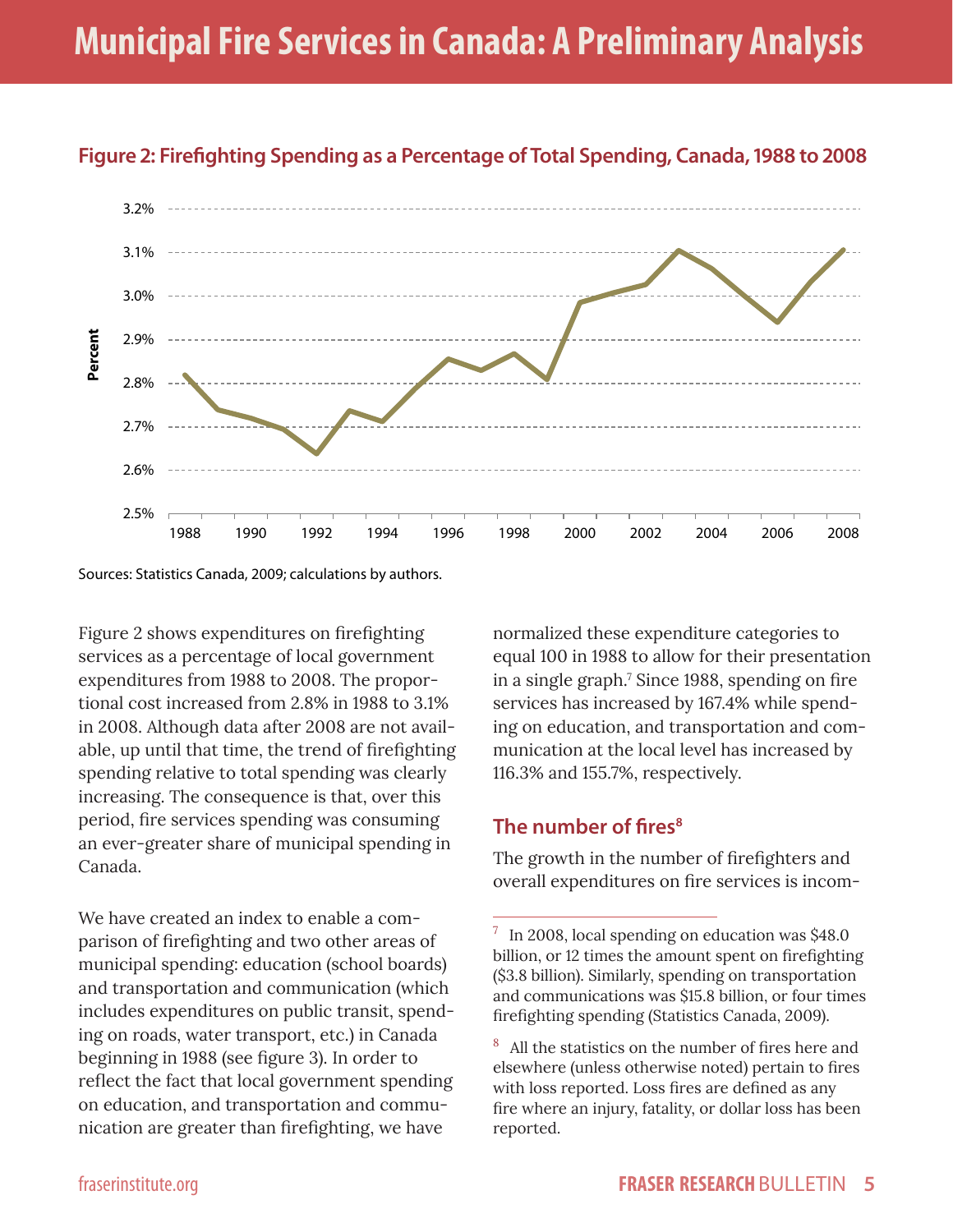



Sources: Statistics Canada, 2009; calculations by authors.

plete in isolation. The role of fire services is to respond to the incidence of reported fires and thus it seems logical that the number of firefighters would grow in concert with the number of fires. But we actually find an inverse relationship between the trend in the number of firefighters and the number of fires—even allowing for the possibility that the decreasing number of fires may be partly a result of more firefighters providing more public fire education and thereby preventing fires.

Unlike the United States, Canada does not have an ongoing national fire information database.9 Between 1988 and 2002 the Council of Canadian Fire Marshals and Fire Commission-

ers (CCFM/FC) collected statistics on reported fires and fire loses in Canada. This data series has been discontinued, which prevents longitudinal analysis.10 The data presented below use the available reports from CCFM/FC and pertain to the number of reported fires, including those classified as residential occupancies, assembly, institutional, business and personal service, mercantile property, industrial manufacturing property, storage property, special property and transportation equipment, and miscellaneous property. In general, a large proportion of the fires occurred in residential property (about 40%).

<sup>&</sup>lt;sup>9</sup> Reports and statistics on fires in the US are available through the National Fire Protection Association (NFPA) at **http://www.nfpa.org/research/ reports-and-statistics/fires-in-the-us.** 

<sup>&</sup>lt;sup>10</sup> Reports from 1986 to 2002 and 2007 are available electronically at **http://www.ccfmfc.ca/stats.html.**  Although the CCFM/FC published a report in 2007, the total number of reported fires in Canada was not provided in that publication since some provincial data was incomplete or unavailable.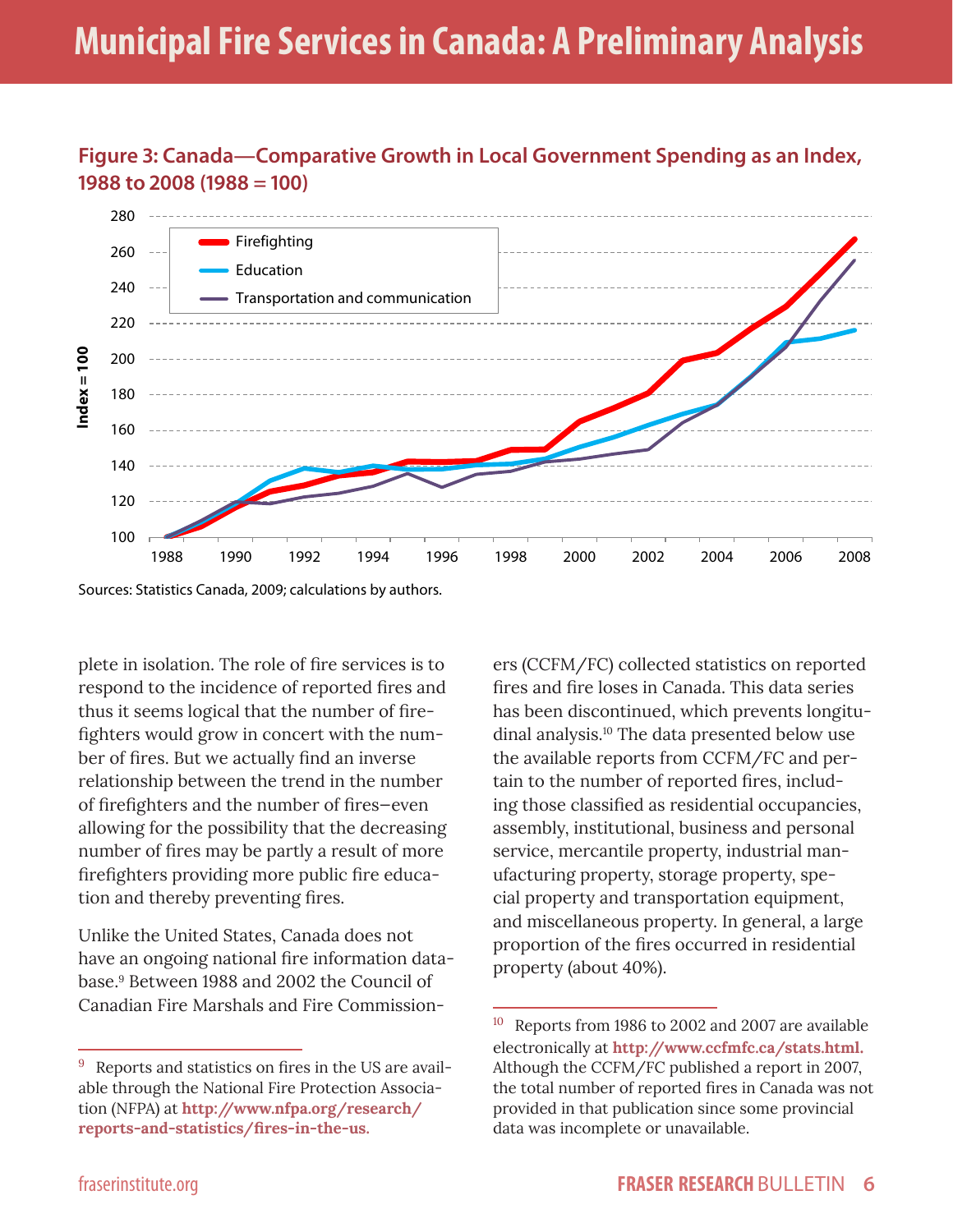# **Municipal Fire Services in Canada: A Preliminary Analysis**



#### **Figure 4: Number of Fires, Canada, 1988 to 2002**

Source: Council of Canadian Fire Marshals and Fire Commissioners [CCFM/FC], various years.

The available data indicate that the number of reported fires in Canada decreased from 71,009 in 1988 to 53,589 in 2002, or 24.5% in that period (see figure 4).<sup>11</sup>

### **Firefighting spending versus the number of fires**

Figure 5 compares the trends of spending by local governments on firefighting and reported fires in Canada from 1988 to 2008. Although data on reported fires in Canada are only available up to 2002, they show that the number of

fires in Canada declined by 24.5% from 1988 to 2002. Meanwhile, local government spending on firefighting increased by 81.0% in nominal terms, or 28.9% in real terms, over the same period. Between 2002 and 2008 (the period for which we do not have data on the number of fires), firefighting spending increased by 47.7% in nominal terms, or 29.5% in real terms.

# **The number of firefighters versus the number of fires in Ontario**

Due to data constraints, we cannot analyze the reported fires with loss and the number of firefighters for Canada. But as an illustration, we can analyze these two variables for Ontario. Figure 6 presents the results. Over the 16 years from 1997 to 2012, the number of fires in Ontario fell by 41.4%, while the number of firefighters increased by 36.3%. The diametrically opposite trends show an inverse relation-

 $11$  This paper does not evaluate the causes for the decline in the number of fires. Other research attributes it to a range of factors including updated building codes with non-combustible construction materials (such as walls and floors made of metal or gypsum), more sophisticated sprinkler systems, fire and smoke dampers, and fireproofing materials. See, for instance, Licht (2005).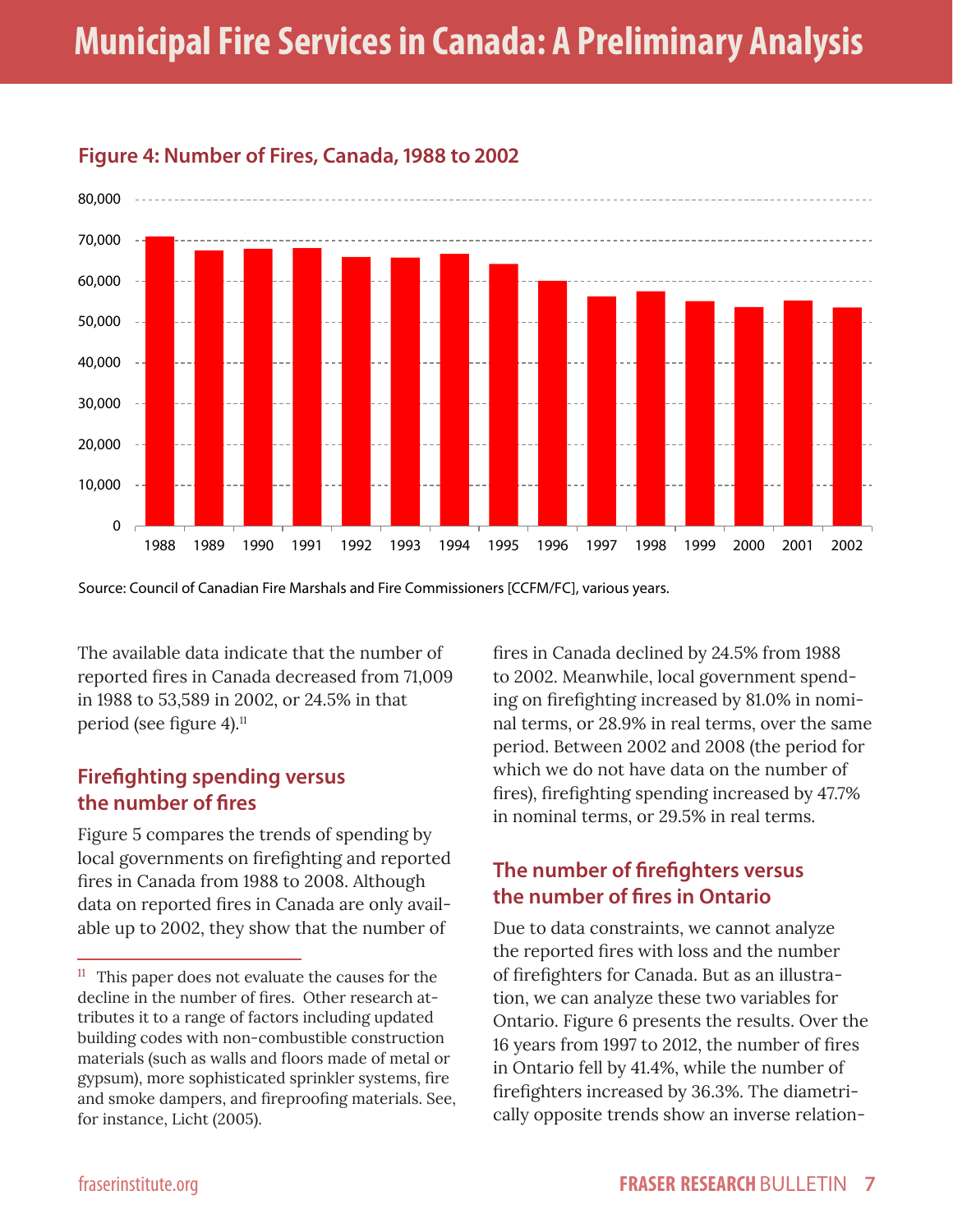

# **Figure 5: Firefighting Spending versus Number of Fires, Canada, 1988 to 2008**

Sources: Statistics Canada, 2009; Council of Canadian Fire Marshals and Fire Commissioners [CCFM/FC], various years.

ship between the number of fires and number of firefighters.

## **The different functions and activities for fire services**

Of course the role of fire services extends beyond that of simply fighting fires. Firefighters also respond to medical emergencies and motor vehicle accidents, and assist police in their inquiries. These activities consume time and resources (Toronto Fire Services, 2014). Yet it is difficult to quantify the extent to which non-fire related activities and functions are contributing factors in fire services resources and expenditure growth across the country.

For instance, from 2000 to 2012, the number of fire-related calls decreased by 15.3% while the number of non-fire related calls increased by

23.8% (Ontario, Office of the Fire Marshal and Emergency Management, 2014).<sup>12</sup>

The Toronto Fire Services releases annual data on the number of response calls it receives each year and categorizes the calls in 18 groups, one of which is actual "fires."13 In 2013, the most recent year for which data are available, the Toronto Fire Services received 109,463 response calls of which 10,854, or only 9.9%, were for actual fires (including vehicle fires). About 44% were for medical issues (Toronto Fire Services, 2014: 16). This composition has been largely consistent over the past 9 years. Between 2005 and 2013, response calls for

 $12$  In this context, fire-related calls include both fires with loss reported and non-loss fires.

<sup>&</sup>lt;sup>13</sup> Other categories include rescue operations, police assistance, fire alarm ringing, and non-emergency calls. See Toronto Fire Services (2014).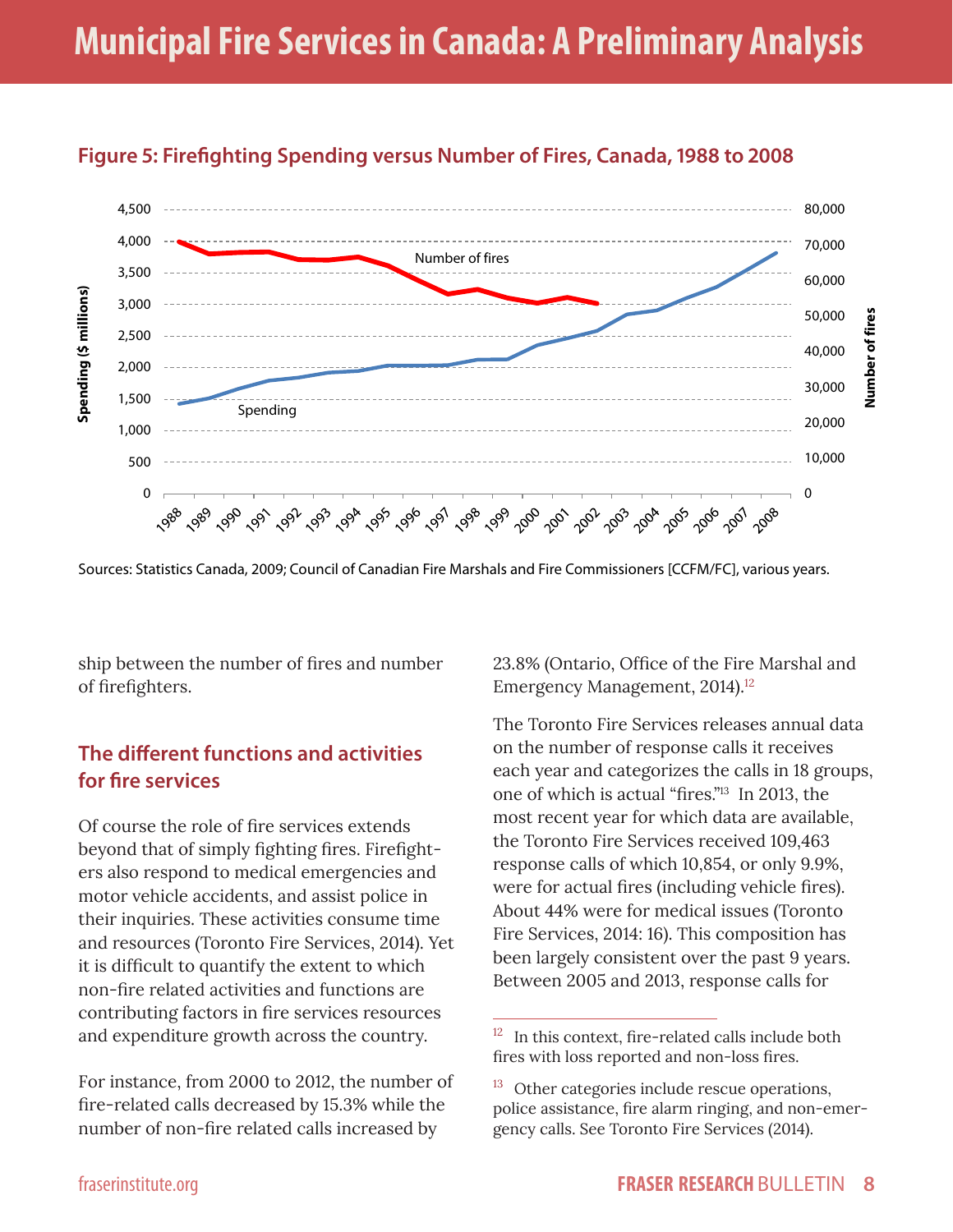

## **Figure 6: Ontario Fires and Number of Firefighters, 1997 to 2012**

Sources: Council of Canadian Fire Marshals and Fire Commissioners [CCFM/FC], various years; Ontario, Ministry of Community Safety and Correctional Services, 2013; Statistics Canada, 2014a.

actual fires was always less than 10.0% of overall responses and in 2011 was as low as 7.1% (Toronto Fire Services, 2012: 10; Toronto Fire Services, 2014: 16).

In 2013, the City of Calgary's fire department reported that only 3.4% of response calls were for actual fires and 50.1% were for medical assistance. From 2009 to 2013, the proportion of response calls for actual fires decreased in that city from 4.6% to 3.4%. Meanwhile, the proportion of response calls related to medical assistance increased consistently over this period, from 45.0% in 2009 to 50.1% in 2013 (Calgary Fire Department, 2013: 15).

Similarly, the City of Montreal's public reporting finds that, in 2013, 3.8% of incidents were for actual fires and more than 60% were first response calls (Securite Incendie Montreal,

2014: 27). From 2009 to 2013, the proportion of response calls for actual fires decreased from 8.0% to 3.8%. Meanwhile, the proportion of first response calls in the city increased consistently over this period from 57.3% in 2009 to 62.0% in 2013.

These illustrative cases provide a sense of how other functions and activities are consuming a considerable share of firefighting resources and time.

There has been limited research on the different functions and activities carried out by municipal fire services. One study commissioned by the City of Toronto noted the extent to which the city's fire department is increasingly active in emergency medical services. The report records that "firefighter medical response has become a normal practice in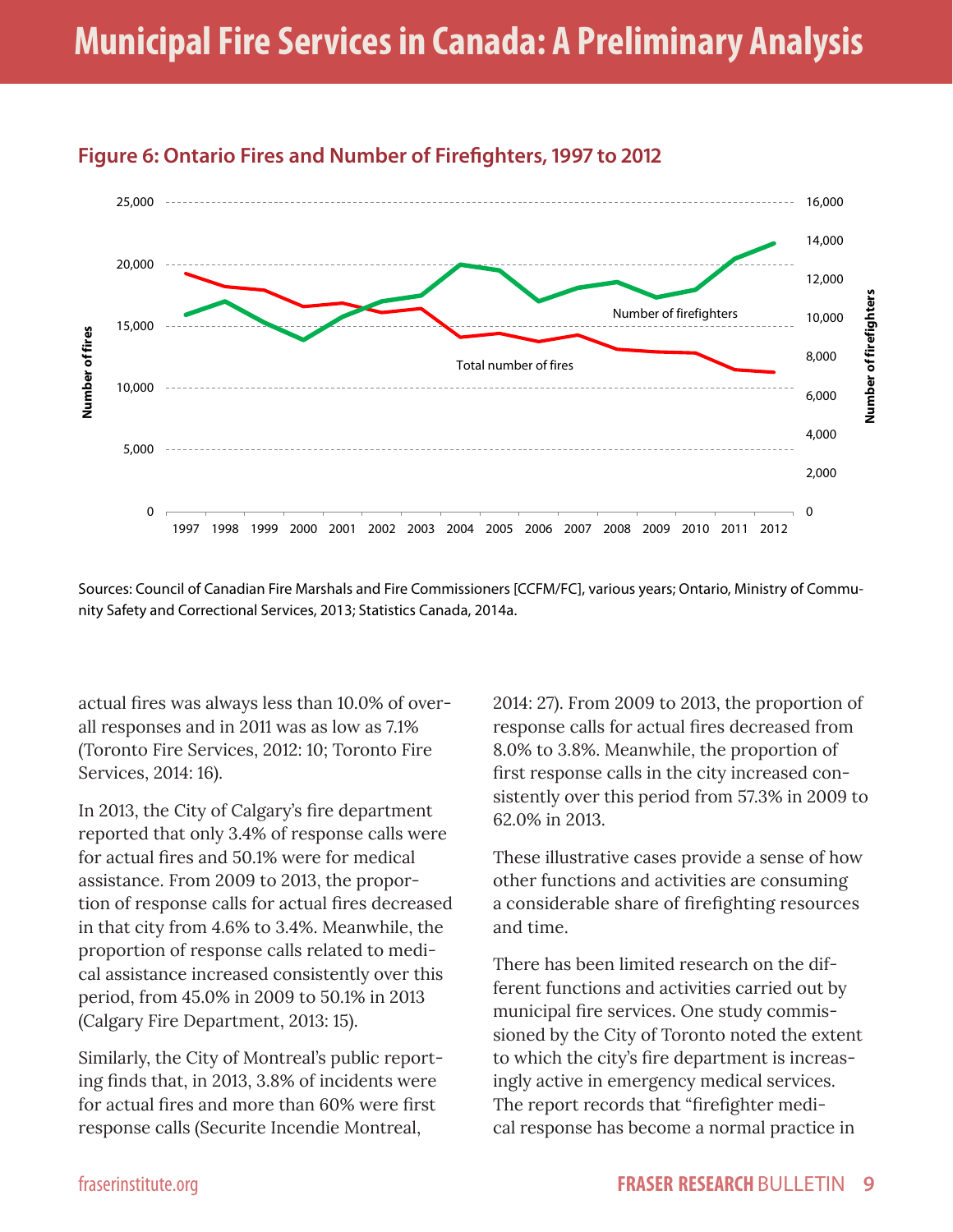

**Figure 7: Average Hourly Rate, Two-year Moving Average, both Full- and Part-time Employees, 1997 to 2012**

Sources: Statistics Canada, 2014a and 2014c.

many Ontario municipalities" (City of Toronto, 2013: 105). Yet as of 2012 the City of Toronto began to restrict the use of fire services personnel to medical emergencies in the name of saving resources on the grounds that the benefit of dispatching firefighters to medical emergencies was limited. There are questions, then, about the evolving role of fire services personnel and the extent to which their work is providing value for money.

#### **Wages**

Expenditures on firefighter compensation have increased over the period for which data are available. A wage comparison between firefighters and the average employee might help explain the increasing trend in firefighting spending. Figure 7 displays the trend in the average hourly wage rate for firefighters versus all employees (considering all occupations) between 1997 to 2012.<sup>14</sup> The average hourly wage rate for all employees (including firefighters) consistently lagged behind that for firefighters alone over this period, with an average annual difference of \$7.28, or 37.5%.

Figure 8 illustrates the growth in the average hourly wage rate by comparing it to the growth in price levels (inflation). Over the 16 years from 1997 to 2012, firefighters' average hourly wage rate increased by 47.8%. Price levels, meanwhile, grew by 34.6%.

 $14$  To maintain confidentiality, the average hourly wage rate for firefighters in a given year corresponds to a two-year moving average. For simplicity, throughout this publication we refer to the average hourly wage rate for firefighters in a particular year (i.e. 1997), but in actuality the number is a two-year moving average of that year and the next one (i.e. 1997 and 1998).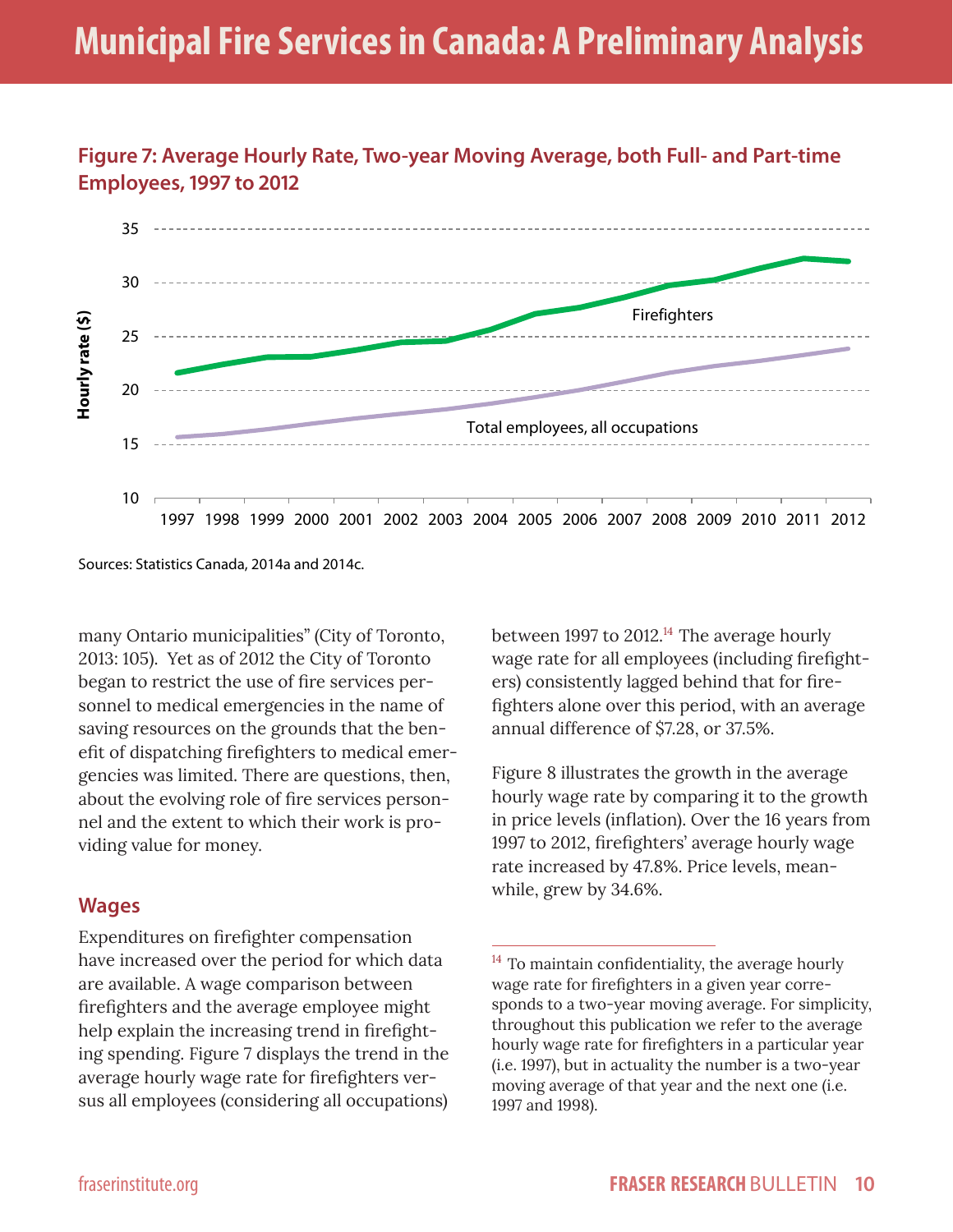

**Figure 8: Canada—Comparative Growth in Firefighters' Wages and Inflation as an** 

Sources: Statistics Canada, 2014a and 2014b; calculations by authors.

This analysis provides some insight into the extent to which spending on compensation for firefighters has grown over the 16-year period. The consequence of the increased wage spending is that municipal governments are spending more on the number of the firefighters and their compensation than they used to. The issue of indirect compensation, such as pension benefits, is another layer of the compensation debate that is difficult to quantify broadly.15

#### **Conclusion**

Municipal governments across Canada are facing considerable budget pressures. Some are

arguing for greater resources—including new revenue sources—to cover these and other costs. But it is necessary to understand what is driving these costs before any decisions are taken to change the spending mix or augment their revenue-generating capacity.

Municipal leaders themselves have pointed to expenditures on fire services as one source of this spending growth. Using available data, this analysis has tried to better understand how firefighter staffing and fire services expenditures have grown. It has also sought to compare these measures to the incidence of reported fires. There appears to be a negative relationship. Indeed, the number of firefighters and the growth in fire services expenditures diverges from the incidence of reported fires. This divergence leads to obvious questions about what is driving these increases if it is not actual firefighting.

Data limitations preclude us from comparing Canadian municipalities to understand

<sup>&</sup>lt;sup>15</sup> Palacios and Clemens (2013) found that workers in the public sector have a wage premium compared to their counterparts in the private sector. Moreover, they enjoy more generous non-wage benefits than private-sector workers including higher rates of pension coverage, higher rates of defined benefit pensions, lower ages of retirement and lower rates of job loss.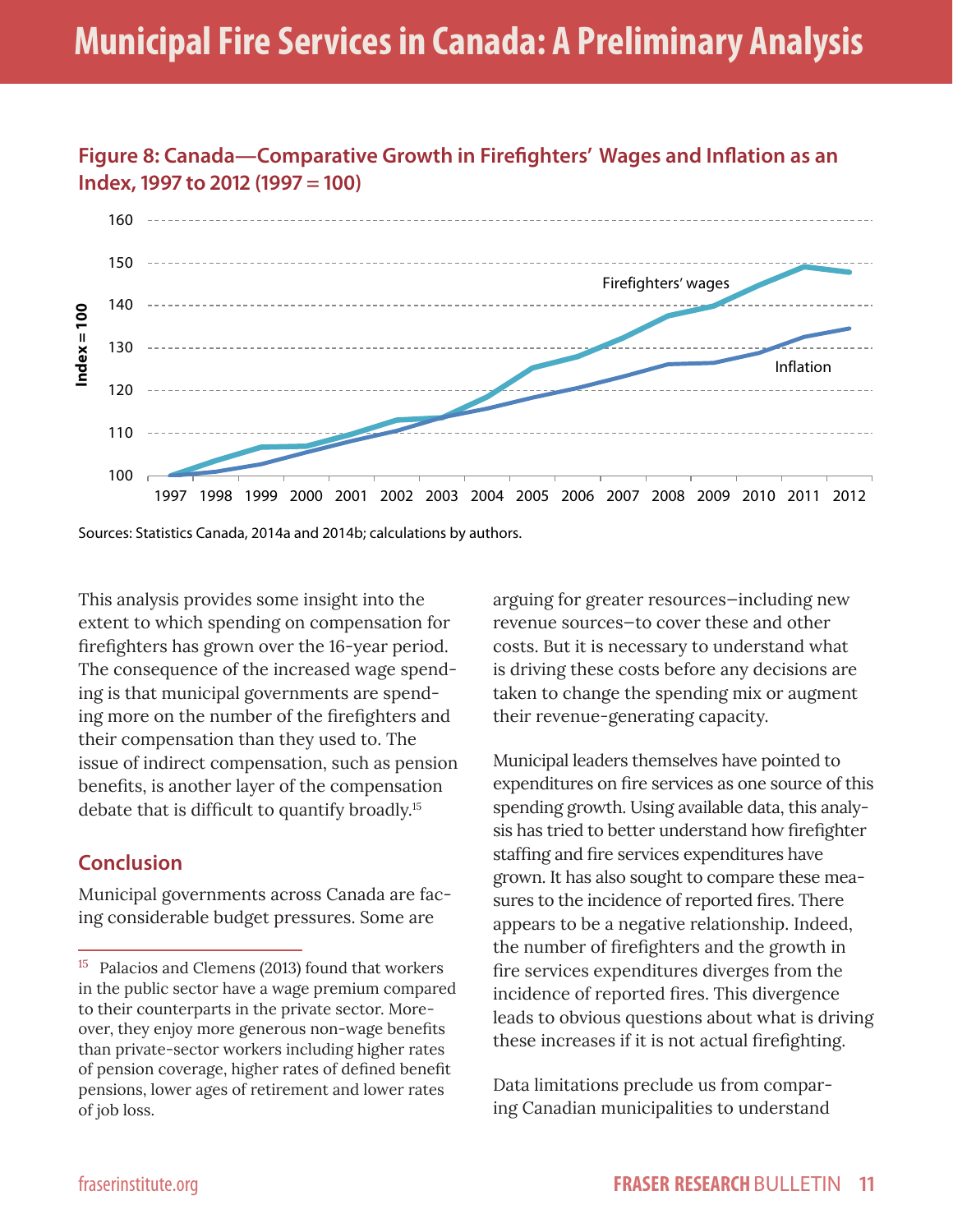which ones are more efficient and could provide a source of best practices. This means that more data are required to assess how staffing and costs have changed across the country and what steps can be taken to control them. But even with those limitations, this study does provide some evidence that there may be room for improvement with respect to the efficiency of current staffing and expenditures in fire services departments across Canada.

#### **References**

- Brennan, Richard, J. (2014, August 18). Cost of Fire, Police Unsustainable, AMO President says. *Toronto Star*. <**http://www.thestar. com/news/queenspark/2014/08/18/ cost\_of\_fire\_police\_unsustainable\_amo\_ president\_says.html**>, as of Sept. 19, 2014.
- Calgary Fire Department (2014). *2013 Annual Report*. City of Calgary. <**http://www. calgary.ca/CSPS/Fire/Documents/Annual-Report/2014-1315-CFD-Annual-Report.pdf**>, as of September 19, 2014.
- Castalia Strategic Advisors (2012). *The Economic Impact of New Zealand Professional Firefighters*. Report to the New Zealand Professional Firefighters' Union (March). <**http://www.google.ca/url?sa=t&rct=j&q=& esrc=s&frm=1&source=web&cd=4&ved=0CDc QFjAD&url=http%3A%2F%2Fwww.nzpfu.org. nz%2Fdmsdocument%2F508&ei=0lMTVOO SFciIjAK2yYCQBg&usg=AFQ jCNE3UlOXphE7 7NBn26DqCcW6TdzESg&sig2=\_-v1wNwmrR gXRY6IrtyOsw&bvm=bv.75097201,d.cGE**>, as of September 11, 2014.

City of Toronto (2013). *Appendix C: A Service and Organizational Study of Toronto's Emergency Medical Services and Fire Services. Final Report (June).* Report prepared by Pomax Consulting for the City of Toronto. <**http://www.toronto.ca/legdocs/ mmis/2013/ex/bgrd/backgroundfile-59903.pdf**>, as of September 11, 2014.

Council of Canadian Fire Marshals and Fire Commissioners [CCFM/FC] (various years, 1986 to 2002 and 2007). *Fire Losses in Canada*. <**http://www.ccfmfc.ca/stats.html**>, as of August 20, 2014.

- Di Matteo, Livio (2014). *Police and Crime Rates in Canada: A Comparison of Resources and Outcomes*. The Fraser Institute. <**http://www. fraserinstitute.org/uploadedFiles/fraserca/Content/research-news/research/ publications/police-and-crime-rates-incanada.pdf**>, as of September 22, 2014.
- Lammam, Charles, and Hugh MacIntyre (2014). *The State of Municipal Finances in Metro Vancouver*. The Fraser Institute. <**http:// www.fraserinstitute.org/uploadedFiles/ fraser-ca/Content/research-news/ research/publications/state-of-municipalfinances-in-metro-vancouver.pdf**>, as of September 24, 2014.
- Licht, Richard (2005). The Impact of Building Code Changes on Fire Service Safety. *Fire Engineering* 158, 4 (April). <**http://www. fireengineering.com/articles/print/ volume-158/issue-4/fire-commentary/theimpact-of-building-code-changes-on-fireservice-safety.html**>, as of Sept. 24, 2014.
- Ontario, Ministry of Community Safety and Correctional Services (2013). Ontario Fire Incident Summary. Web table. Government of Ontario. <**http:// www.mcscs.jus.gov.on.ca/english/ FireMarshal/MediaRelationsandResources/ FireStatistics/OntarioFires/ AllFireIncidents/stats\_all\_fires.html**>, as of August 20, 2014.

Ontario, Office of the Fire Marshal and Emergency Management (2014). 2000-2012 Total numbers of non-fire and fire calls by year. Special request sent by e-mail on September 15, 2014.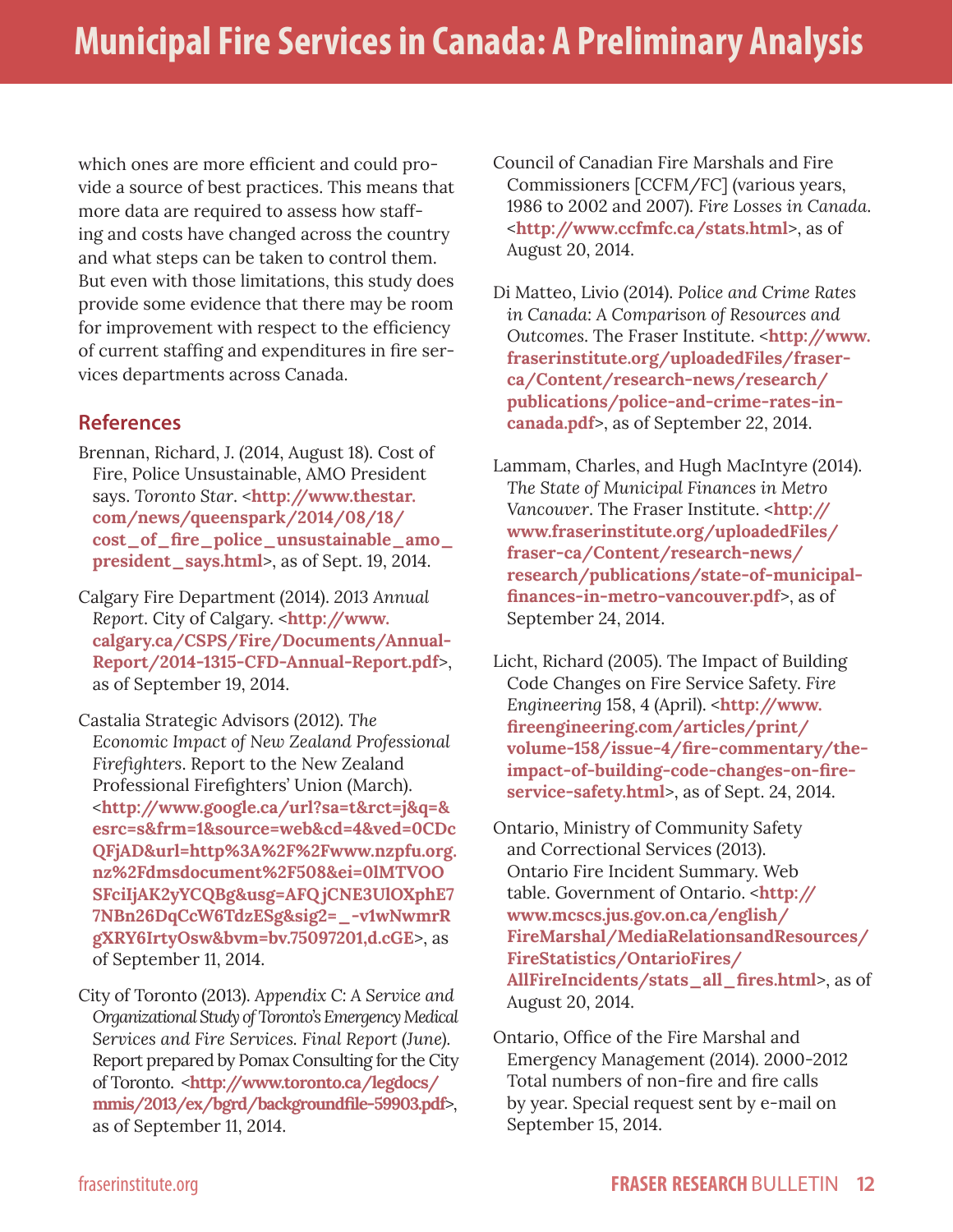- Palacios, Milagros, and Jason Clemens (2013). *Comparing Public and Private Sector Compensation in Canada*. The Fraser Institute. <**http://www.fraserinstitute.org/ uploadedFiles/fraser-ca/Content/researchnews/research/publications/comparingpublic-and-private-sector-compensationin-canada.pdf**>, as of September 19, 2014.
- Sécurité Incendie Montreal (2014). *Rapport des Activités du Service de Securite Incendie de Montreal 2013*. City of Montreal. <**http:// ville.montreal.qc.ca/sim/sites/ville. montreal.qc.ca.sim/files/rapport\_des\_ activites\_2013.pdf**>, as of September 19, 2014.
- Sécurité Incendie Montreal (2011). *Rapport Des Activités du Service de Securite Incendie de Montreal 2010.* City of Montreal. <**http:// ville.montreal.qc.ca/sim/sites/ville. montreal.qc.ca.sim/files/rapport\_des\_ activites\_2010\_copy.pdf**>, as of Sept. 22, 2014.
- Statistics Canada (2009). *CANSIM Table 385- 0003: Local Government Revenue and Expenditures for Fiscal Year Ending Closest to December 31, Annual*. Statistics Canada. <**http://www5.statcan.gc.ca/cansim/ a05?lang=eng&id=3850003**>, as of August 20, 2014.
- Statistics Canada (2013a). *2011 National Household Survey: Data tables. Occupation— National Occupational Classification (NOC) 2011 (691), Industry—North American Industry Classification System (NAICS) 2007 (122), Age Groups (5) and Sex (3) for the Employed Labour Force Aged 15 Years and Over, in Private Households of Canada, Provinces, Territories, Census Metropolitan Areas and Census Agglomerations, 2011 National Household Survey*. Catalogue No. 99-012-X2011060. Statistics Canada. <**http://www12.statcan. gc.ca/nhs-enm/2011/dp-pd/dt-td/Ap-eng. cfm?LANG=E&APATH=3&DETAIL=0&DIM=0 &FL=A&FREE=0&GC=0&GID=0&GK=0&GRP=**

**0&PID=107565&PRID=0&PTYPE=105277&S=0 &SHOWALL=1&SUB=0&Temporal=2013&THE ME=96&VID=0&VNAMEE=&VNAMEF=**>, as of August 27, 2014.

- Statistics Canada (2013b). *CANSIM Table 051-0001: Estimates of Population, by Age Group and Sex for July 1, Canada, Provinces and Territories, Annual*. Statistics Canada. <**http://www5.statcan.gc.ca/cansim/ a05?lang=eng&id=0510001**>, as of Aug. 20, 2014.
- Statistics Canada (2014a). *Number of Employees, Average and Median Hourly Earning by Type of Work, for NOCS G612 (Firefighters) in Canada and the Provinces, 2 Years Moving Averages from 1997/1998 to 2012/2013.* Custom tabulation from the Labour Force Survey (LFS), sent on August 20, 2014.

Statistics Canada (2014b). *CANSIM Table 326- 0021: Consumer Price Index (CPI), 2011 Basket Annual (2002=100)*. Statistics Canada. <**http://www5.statcan.gc.ca/cansim/ a05?lang=eng&id=3260021**>, as of Aug. 20, 2014.

- Statistics Canada (2014c). *CANSIM 282-0070: Labour Force Survey Estimates (LFS), Wages of Employees by Type of Work, National Occupational Classification for Statistics (NOC-S), Sex and Age Group, Annual*. Statistics Canada. <**http://www5.statcan.gc.ca/cansim/ a05?lang=eng&id=3260021**>, as of August 20, 2014.
- Toronto Fire Services (2012). 2*011 Annual Report*. Toronto Fire Services. <**http://www1. toronto.ca/city\_of\_toronto/fire\_services/ divisional\_profile/files/pdf/tfs\_2011\_ annual\_report.pdf**>, as of September 11, 2014.
- Toronto Fire Services (2014). *2013 Annual Report*. Toronto Fire Services. <**http://www1. toronto.ca/City%20Of%20Toronto/Fire%20 Services/Shared%20Content/14-00070%20 Fire%20Annual%20Report%20June24-10amweb-op.pdf>**, as of September 11, 2014.